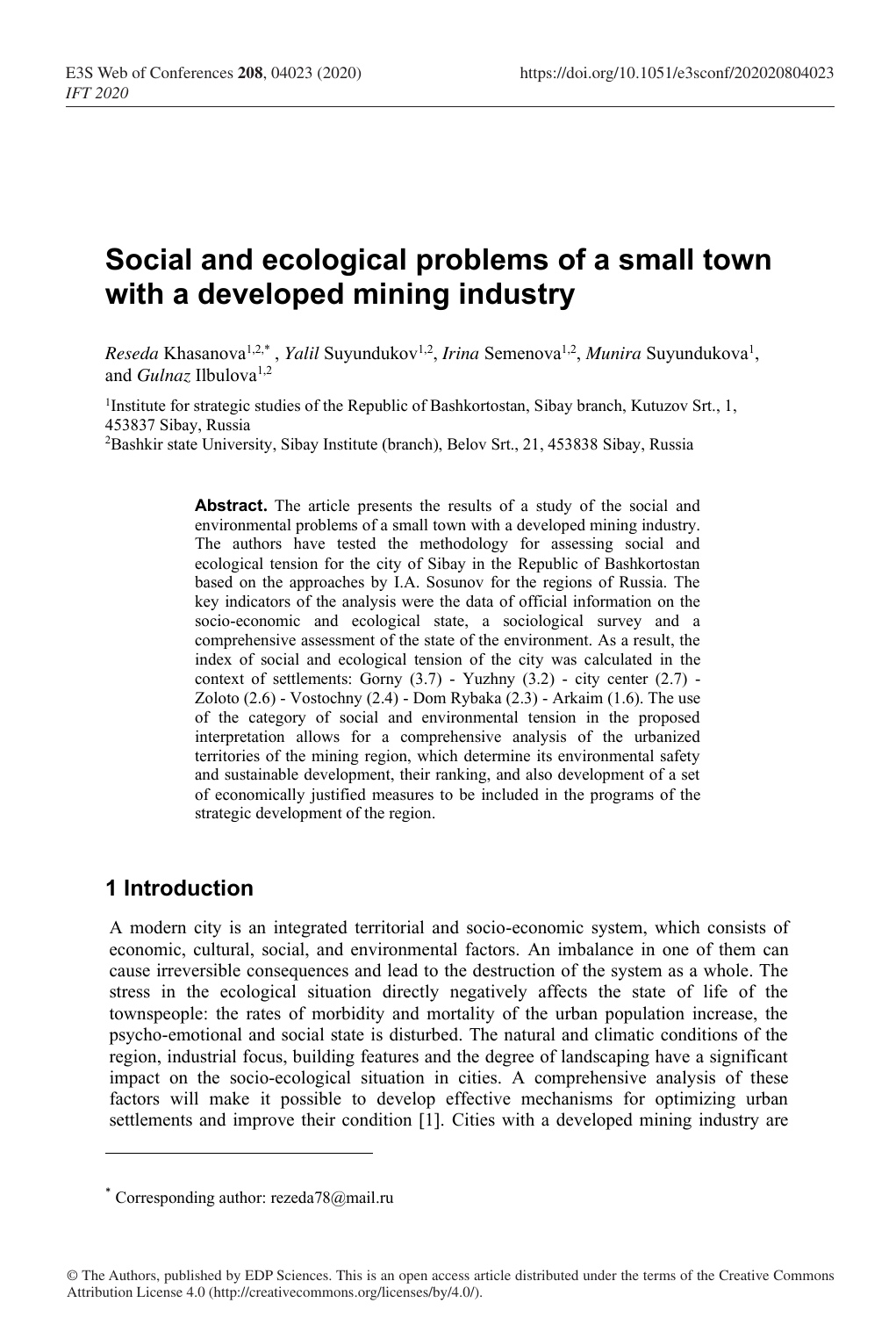characterized by an increased anthropogenic impact on the natural environment, which causes its change. As a result of production activities, the natural balance is disturbed, especially in open-pit mining zones, where quarries, dumps, mines, and processing plants are formed [2]. Quarries are a set of excavations on the surface of the earth, formed by a person during the open mineral extraction. After the depletion of valuable deposits, large areas become desolate. The open pit mine is flooded with water, and very often point underground mining is carried out. The stacked multi-ton dumps of rocks of different colors and sizes resemble a "lunar landscape". Some quarries get a "second life" over time: they acquire the status of attractions, function as a mining museum, sometimes become the site of a unique green landscape or botanical garden, and sometimes can cause significant environmental problems.

The southeast of the Republic of Bashkortostan, where mining has been carried out for several centuries, has many active and developed open pits, including the Sibay copper ore open pit. The mine, unique in its scale, is one of the world leaders [3]. The depth of the open-pit mine is over 500 meters, the diameter is over 2000 meters.

According to historical data, in 1913, large copper and gold processing plants operated near the deposit, but during the Civil War, exploration mines and factories were almost completely destroyed. The city of Sibay was founded on the site of the village of miners (Fig. 1, 2).



**Fig. 1.** A monument at the entrance to Sibay against the background of dumps



**Fig. 2.** The Sibay open-pit mine

Currently, Sibay is a large settlement in the Republic of Bashkortostan, which is the cultural, educational, and industrial center of the Trans-Ural zone [4]. The city has a total of more than 60 thousand inhabitants, living, in addition to the city center, in the villages (microdistricts) of Zoloto, Arkaim, Yuzhny, Gorny, Dom Rybaka, and Vostochny.

Since 1948, the city had the largest mining enterprise operating in the Soviet Union the Bashkir Copper and Sulfur Industrial Complex (BCSIC) with an open-pit mine, a processing plant, etc. By 2004, the extraction of ore from the Sibay open-pit mine stopped, the BCSIC became a branch of the Uchalinskiy ore mining and processing plant. A new Kamagan open-pit mine was opened, which then quickly depleted. Since 2007, ore mining has been mainly carried out by the mine (underground) method.

Since October 2018, the environmental situation in the city and adjacent territories has deteriorated significantly, as the Sibay open-pit mine began to smolder and emit sulfur dioxide. The main volume of sulfur dioxide began to accumulate at the bottom of the pit bowl and, when the weather changed, spread throughout the city in the form of smog with a strong burning smell.

The tense environmental situation in the city is also caused by the presence of the Sibay Processing Plant (SPP), a tailing dump, a large thermal power plant (Zauralskaya CHP) and a drilling reagent plant (Fig. 3-5).

Environmental problems are directly related to social stability, public health, and demography, labor activity, migration, etc. In this regard, it is relevant to conduct a comprehensive assessment of the socio-ecological situation in the mining region.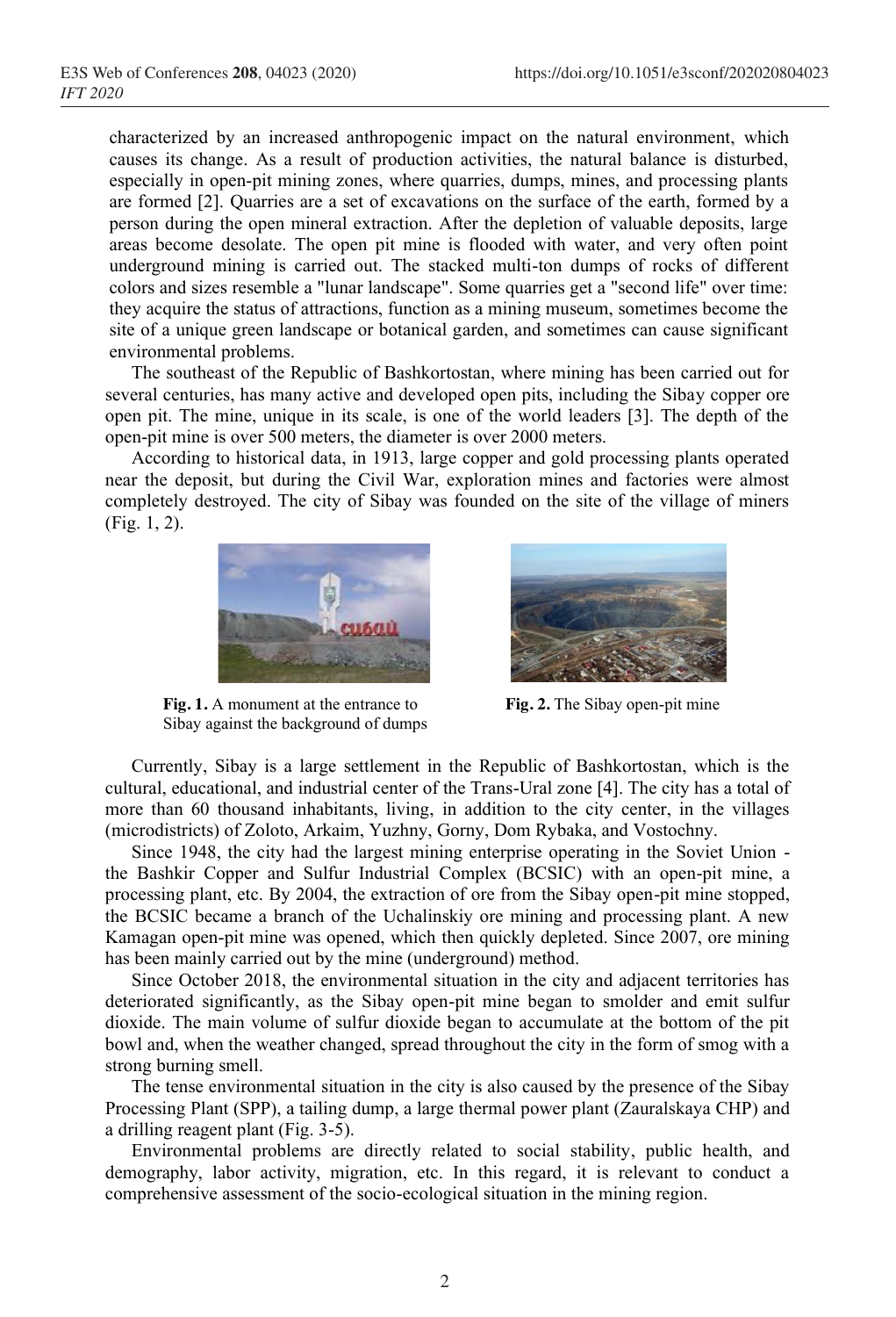

**Fig. 3.** The city shrouded in smog **Fig. 4.** Drains around the SPP used tailing dump **Fig. 5.** Zauralskaya CHP

The objective of the research, the results of which are presented in this article, was to study the most significant factors characterizing the ecological and economic burden of the city with mining production.

#### **2 Materials and Methods**

To collect primary sociological information about the opinion of the residents of the city of Sibay on the state, problems, and priorities of the city's development, an individual questionnaire survey of the population was conducted from July 15 to September 15, 2019. The survey involved 429 people. The selection of respondents was randomized. Sex, age, type of housing were used as quota indicators. In addition to the above, the survey recorded several more socio-demographic indicators: education, main occupation, number the family members, the level of well-being of the city, including its self-estimate. The scale of public concern is given according to V.A. Prokhod [5].

The pollution of facilities as well as the level of excess of permissible concentrations of sulfur dioxide in the atmospheric air of Sibay from January to March 2019 was analyzed according to the data of the annual reports of the Territorial Committees of the Ministry of Ecology of the Republic of Bashkortostan. Averaged data from three laboratories were used: the laboratory of the supply service civil protection measures, the laboratory of the state analytical control department, and a mobile laboratory of the Sibay branch of the Uchaly mining and processing plant, available in the open media. The assessment of the chemical composition of snow as an indicator of air pollution in January-February 2019 was carried out in accordance with the requirements of generally accepted regulatory and methodological documents. The concentration of sulfates was measured by a photometric method (KFK-2 photometer); to determine the pH, a HI 2211 HANNA pH meter was used. The study of the state of water quality in the city rivers was carried out in compliance with the requirements of GOST R 51592-2000, GOST 17.1.5.04-81. For a comprehensive assessment of the quality of surface water and drinking water, the corresponding pollution indices (WPI) were calculated, considering the most common pollutants [6]. The selection, storage, and transportation of soil samples taken for HM analysis were carried out in accordance with GOST 17.4.4.02-84. The collected material of soil and liquid samples was analyzed for the content of heavy metals (HM) by atomic absorption spectrophotometry (Contr AA spectrophotometer, Analytik Jena) in an accredited laboratory. The total pollution indicator (Zс) was calculated, which is widely used as an integral indicator reflecting the total contribution of ecotoxicants to the pollution of the corresponding natural objects [7, 8]. To assess the pollution of natural objects with heavy metals, he maximum permissible concentrations (MPC) factor, adopted in the Russian Federation, was used.

To identify the situation with green spaces in the city, their area was determined using a plan of functional zones, available in the public domain on the official website of the administration of the city district, and a situational plan of the city obtained on the basis of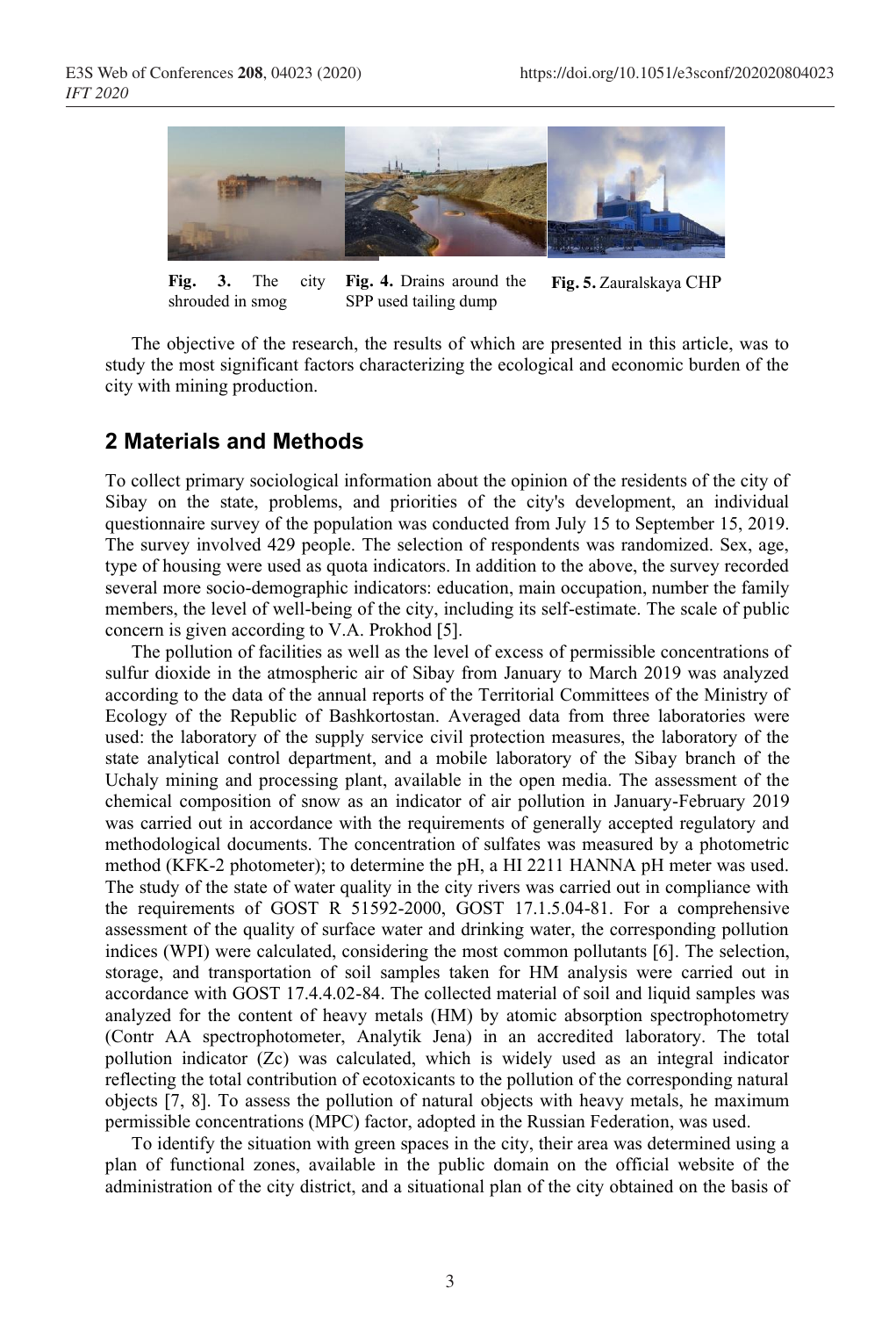data from Google Maps. The area of public green spaces was calculated per resident of the city according to GOST 28329-89 [9].

All generalized indicators were evaluated using five-point scales [10]. The final indicator was the index of socio-ecological tension (IET), which was determined by dividing the sum of assessment points for all indicators under consideration by their number according to the formula:

$$
I_{\text{ET}} = (P_{\text{pc}} + P_{\text{sn}} + P_{\text{w}} + P_{\text{dw}} + P p_{\text{gross}} + P p_{\text{mob.}} + P_{\text{gs}})/7, \tag{1}
$$

Where:  $P_{\text{pc}}$  - public concern;  $P_{\text{sn}}$  is the total indicator of snow cover pollution;  $P_{\text{w}}$  - total indicator of surface water pollution;  $P_{\text{dw}}$  - total indicator of drinking water pollution;  $P_{\text{so}}$  is the total indicator of soil pollution with HM ( $PP<sub>gross</sub>$  values of gross forms;  $PP<sub>prob</sub>$  values of mobile forms);  $P<sub>gs</sub>$  availability of green spaces.

### **3 Results and Discussion**

The industrial infrastructure of Sibay includes more than 10 large and medium-sized industrial enterprises. As of 01.01.2018, according to the data of Bashstat, the territory of the city had 796 units of economic entities registered. The changes in industrial production in the urban district of the city is quite stable in general.

Sibay has an actively developing construction complex and a well-developed transport infrastructure. There is a railway station, an airport, and an extensive network of asphalt roads. The city is provided with resources that allow it to form a diversified economy, where, along with traditional industrial sectors, the service sector, small and medium-sized businesses should actively develop. Free energy capacities in Sibay are: - for electricity - 12 MW, - for water supply - 7.0 thousand  $m^3$ /day, - for gas supply - more than 150 million m<sup>3</sup>/year.

The key demographic indicators in the city tend to decrease. In 2019, the population of the city amounted to 98.4% of the level of 2015; over 5 years there was a decrease equal to 1.6%. There is a tendency towards a decrease in the mortality rate of the working-age population from 671.7 per 100,000 population to 571.1. The leaders in the general mortality of the population of Sibay are cardiovascular diseases - 42.8%, the II place - tumors - 11.6%, the III place - external causes - 8.5%. The issue of reducing infant mortality remains topical. In the republic, this indicator is 6.0 per 1000 live births, while in Sibay during 2015-2018 it remains high (10.0, 9.5, and 8.7, respectively). The main causes of infant mortality are certain perinatal conditions, congenital abnormalities, respiratory and circulation diseases, trauma, infectious diseases, etc. Teregulova Z.S. et al. [11] also confirm the peculiarities of diseases of the population in the mining region.

One of the reasons for the decline in the city's population, which was revealed during a sociological survey, is migration due to environmental problems associated with man-made accidents. As of 01.01.2018, according to Bashstat, the migration loss of the population was 625 people - the number of incomers was 1943 people, the number of those who left was 2568 people. Thus, more than a third of the respondents are sure that the activities of mining facilities and man-made accidents, in particular the smoldering of pyrite in the quarry, are a significant reason for the deterioration of public health.

The sociological survey revealed a high activity of the population in relation to the environmental problems of the city. More than 80% of citizens consume crops grown on the territory of the city and use drinking water from the central water supply system. At the same time, 48% of respondents reported health problems (mainly bronchitis and allergies), 52% - their absence. 63% of the respondents believe their children have excellent and good health, 21% - poor.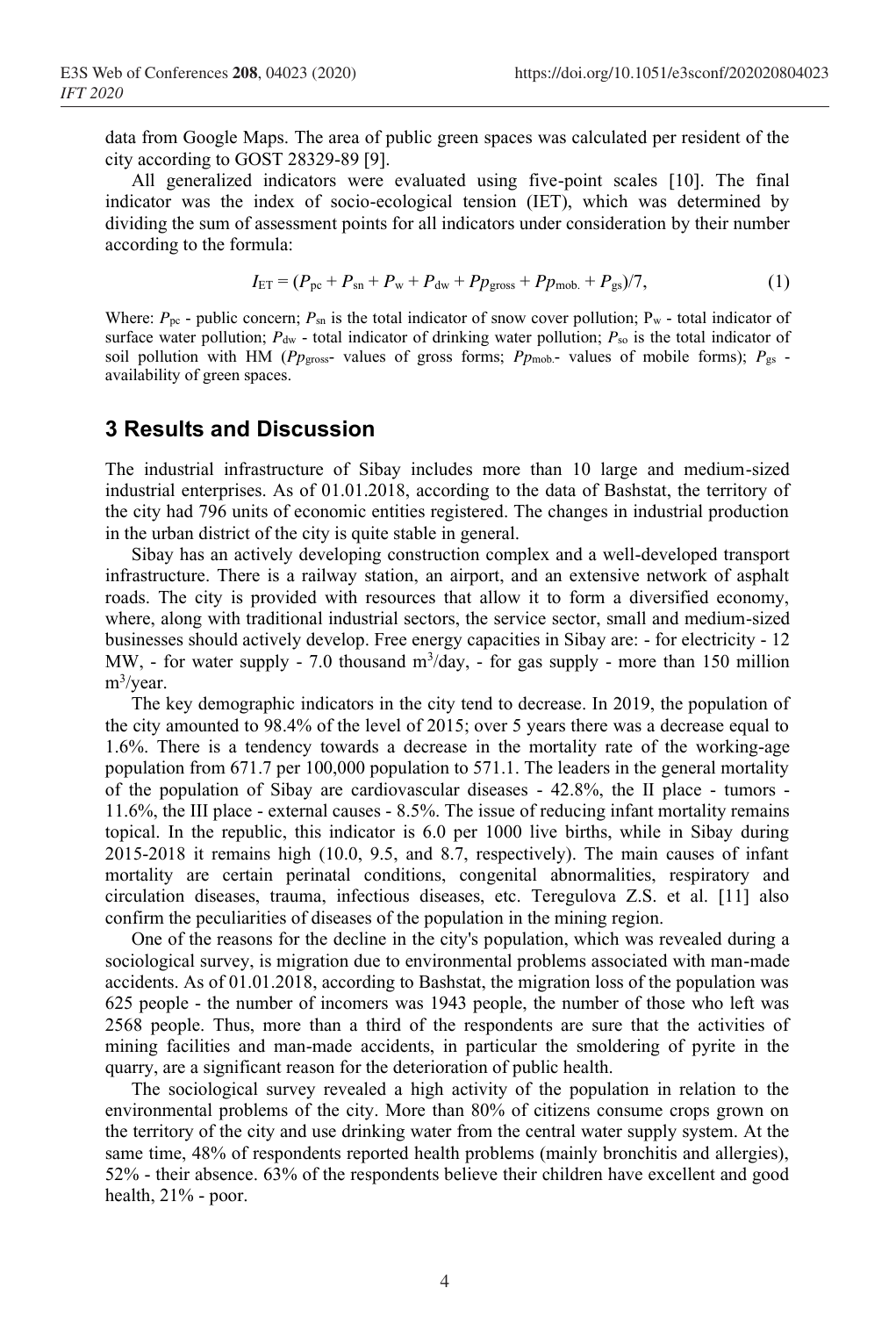According to the survey, the population's concern about the ecological situation in Sibay is quite different. The people living in the area 500m from the Sibay quarry in Gorny and Zoloto are highly concerned. The residents of the Yuzhny settlement, located 1000 m from the quarry, the city center, influenced by motor transport and the drilling reagents plant, as well as the Vostochny settlement, on the territory of which the Zauralskaya CHP and the Sibay enrichment plant operate, also have strong concerns.

As a rule, industrial enterprises are powerful sources of harmful atmospheric emissions. Daily intake of solid and gaseous substances in large quantities can have a toxic effect on a person and contribute to the deterioration of his health. As a result, various diseases (bronchitis, asthma, nausea), headaches and a feeling of weakness develop, and the ability to work decreases. The concentration of sulfur dioxide in the atmospheric air of Sibay during the crisis of sulfur smoldering exceeded in some micro-districts of the city the standard levels by 50-60 times. The highest concentrations were noted near the Sibay quarry. Through the efforts of the City Administration, restoration work carried out by the Sibay branch of the Uchalinskiy ore mining and processing plant extinguished the centers of smoldering. By the summer of 2019, the state of atmospheric air in the city has returned to normal.

Assessment of the chemical composition of snow as an air pollution indicator is also a very important indicator. The relevance of this assessment has especially increased due to the fact that our studies covered the winter period of the end of 2018 - the beginning of 2019, when an emergency ecological situation occurred in the city of Sibay caused by the processes of self-oxidation and combustion of pyrite deposits in the quarry. The presence of heavy metals (iron, manganese, copper and zinc) and sulfates was revealed in the composition of snow in the territories of the city adjacent to the quarry. The study of the degree of pollution according to the scale of the quality of snow cover (Zс) showed an acceptable level in all micro-districts. However, relatively high rates were noted in the Zoloto, Gorny, and Yuzhny settlements located close to the fire.

The river network of the city is also the main depository medium for various components of ecosystems. Many substances are deposited in bottom sediments, some migrate over long distances [12]. Discharge of treated domestic wastewater is carried out into the Karagayly river, the right tributary of the Khudolaz river. The Sibay branch of JSC Uchalinsky MPC discharges poorly treated wastewater from treatment facilities into this river as well. The Kamyshly-Uzyak river flows along the north-western side almost through the entire city. Examination of water quality in these rivers revealed high water pollution with heavy metals. In the Karagayly river, the excess of the maximum permissible concentrations for fishery purposes in terms of copper content was about 200 times, zinc up to 1000 times, manganese - up to 400 times, iron - more than 30 times; in the Kamyshly-Uzyak river - copper - up to 44 times, and Zn - 13 times.

The quality tests of drinking water in Sibay showed high concentrations of iron, exceeding permissible concentrations [13]. This is most likely due to its increased content in underground water sources, as well as to the state of the metal structures of the water supply network, some of which are deteriorated and subject to corrosion processes. In addition, some wells have high levels of water hardness and dry residue.

Calculation of water pollution indices revealed water pollution of rivers flowing through the city, up to "extremely dirty" (Yuzhny, Gorny, city center). At the same time, the quality of drinking water varies from "very clean" (Dom Rybaka and the central part of the city, where water was taken from the central water supply system) to "polluted" (Zoloto, Yuzhny, Gorny - water from wells).

Chemical analysis of urban soils showed their contamination with copper, zinc, and cadmium. Soils of industrial and residential areas are classified as "moderately hazardous", soils of industrial zones within 1 km from pollution sources - as "hazardous". In the context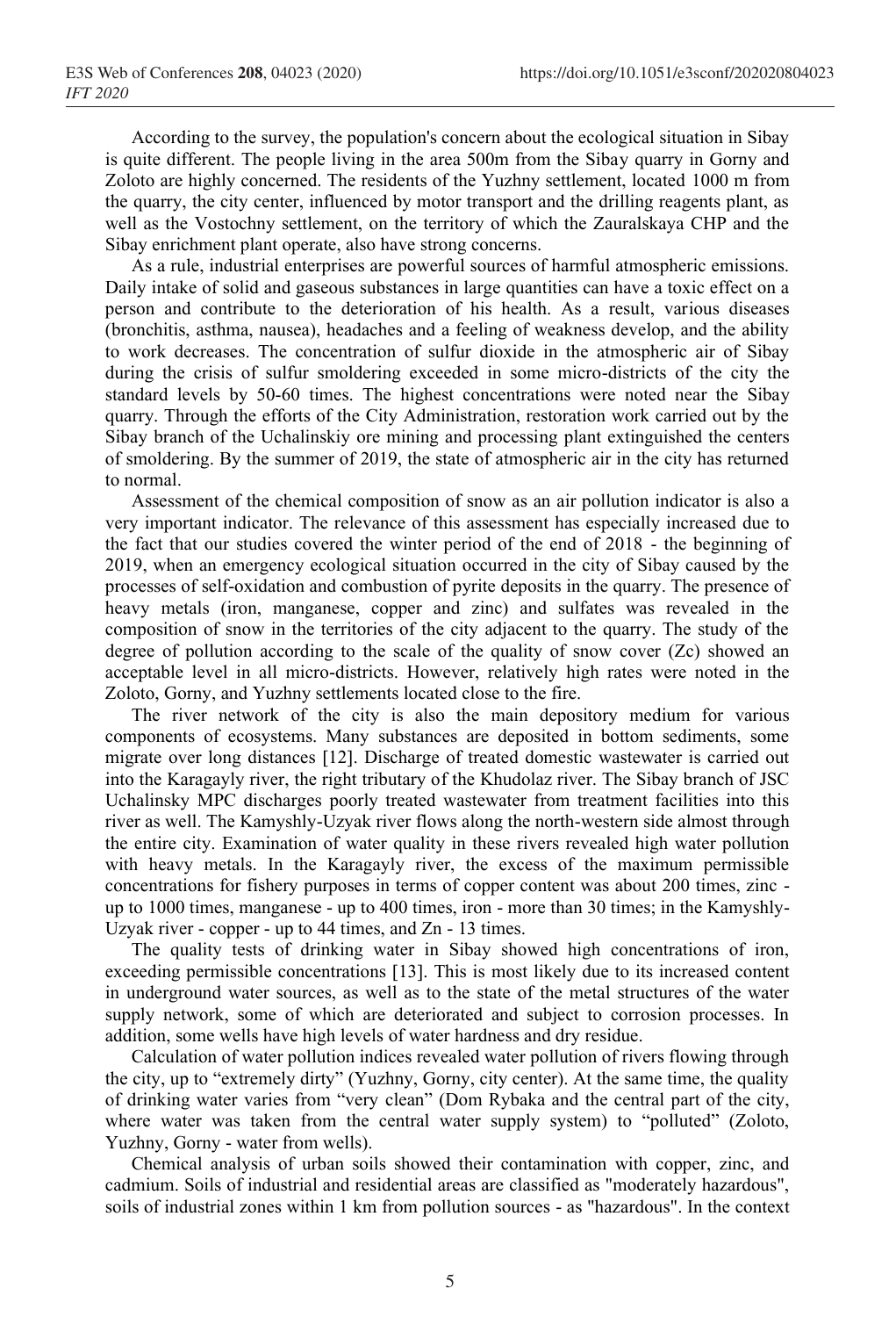of microdistricts, the soils of Gorny and the central part of the city belong to the "highly dangerous" category.

The analysis of the provision of the city's population with green spaces showed that Arkaim, the Vostochny micro-district, and the city center correspond to the recommended standards for the green area. The rest of the settlements require more areas of green spaces.

A comprehensive analysis of the results obtained showed that the socio-ecological burden of the settlements of the city of Sibay can be presented in the following descending order: Gorny (3.7) - Yuzhny (3.2) - city center (2.7) - Zoloto (2.6) - Vostochny (2.4) - Dom Rybaka (2.3) - Arkaim (1.6). The conducted studies can serve as a methodological basis for a comprehensive analysis of indicators for monitoring urbanized territories of a mining region, which determine its environmental safety and sustainable development, rank territories, and develop a set of environmentally and economically sound measures to include them in the city's strategic development programs.

## **4 Conclusion**

By interfering with nature, man disrupts its normal course, which affects the state of the environment and public health. Therefore, it is highly important to take care of nature, to carry out work on the reclamation of quarries, tailings, landscaping of dumps and settlements. According to our research, the local flora suits best for this purposes, which is adapted to the extreme conditions of the steppe Trans-Urals and is able to provide maximum survival rate, reduce the destructive force of water and often repeated and dry winds that dry up the soil and carry away dust particles containing toxic elements. Measures have been proposed to reduce the toxicity of contaminated soils by applying organic fertilizers and natural zeolite, using only water from the central water supply system for food purposes. Recommendations have been developed for enterprises to prevent pollution of the soil cover, surface waters, etc.

### **Acknowledgment**

The publication was prepared within the framework of a research project No. 19-413- 020003 p a supported by the Russian Foundation for Basic Research and the Government of the Republic of Bashkortostan.

### **References**

- 1. V. Faizova, A. Perepelkina, Social and economic innovations: trends, forecasts and perspectives conference proceedings of the Ist International Conference, Stavropol**, 219** (2015)
- 2. S.B. Bazarova, Regional economics and management: electronic scientific journal, **2(10)** (2007)
- *3.* I.N. Semenova, Yu.S. Rafikova, Ya.T., Suyundukov, G.Ya. Biktimerova, Regional Peculiarities of Micro-element Accumulation in Objects in the Transural Region of the Republic of Bashkortostan, Biogenic - Abiogenic Interactions in Natural and Anthropogenic Systems, Springer International Publishing Switzerland, **179** (2016)
- 4. Ya.T. Suiundukov, I.N. Semenova, A.B. Zulkarnaev, I.K. Khabirov, Anthropogenic transformation of the soils of the city of Sibay in the zone of influence of mining enterprises, Ufa, **124** (2014)
- 5. V.A. Prokhoda, National safety*,* **3**, 47 (2019)